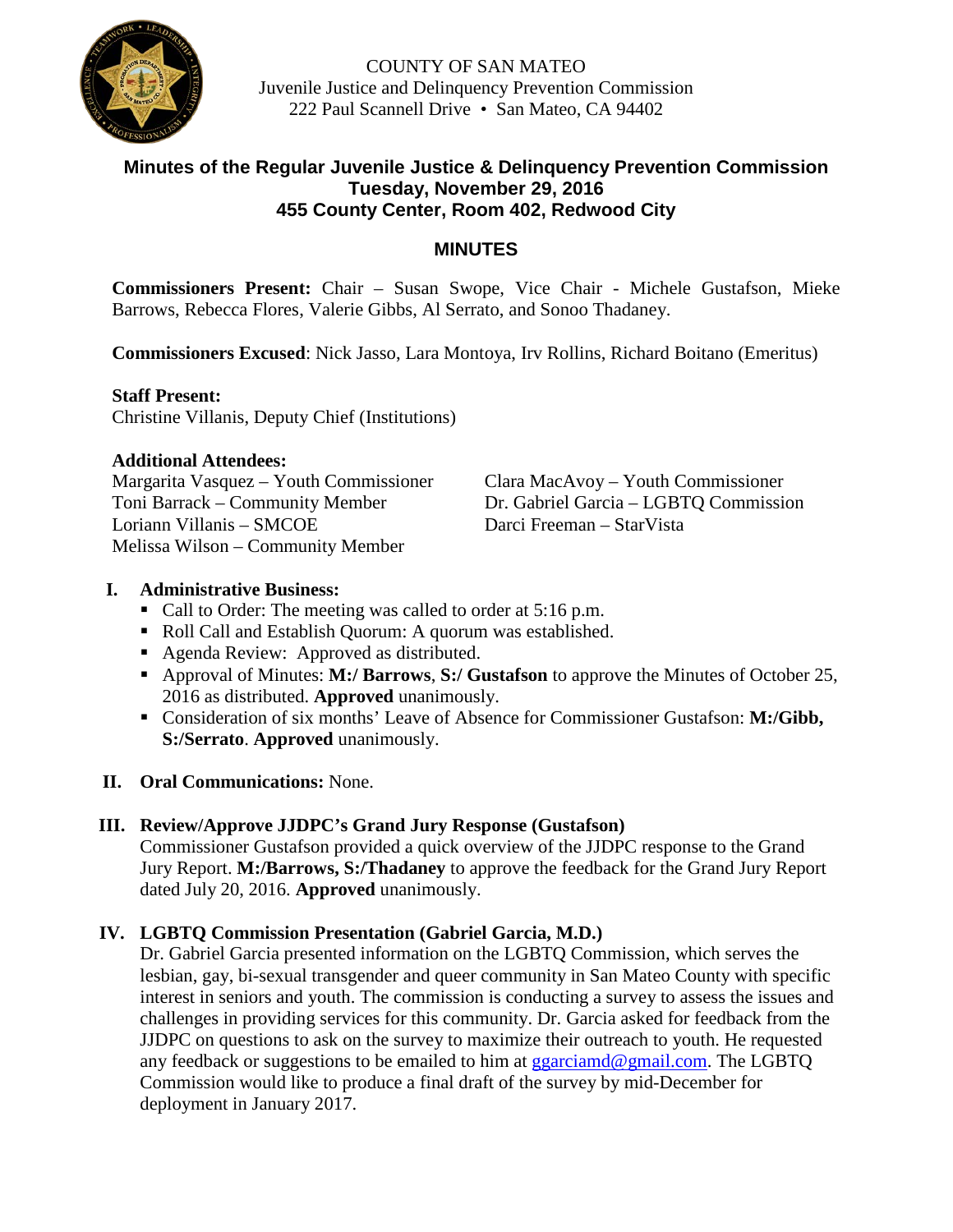## **V. Elections (Swope)**

- a. The following nominations were presented:
	- i. Co-Chairs Commissioners Swope and Gustafson. **Elected** unanimously.

ii. Co-Vice Chairs – Commissioners Thadaney and Flores. **Elected** unanimously.

The Co-Chairs and Co-Vice Chairs will serve 1-year terms beginning in January 2017.

## **VI. Project Updates**

a. Update on the Child Welfare Continuum of Care/Meeting of JJCs and JJDPCs in Sonoma on November  $5<sup>th</sup>$  (Swope)

Commissioners Swope and Gustafson summarized the Continuum of Care Meeting they attended in Sonoma. Forty commissioners from 20 counties attended. They broke into small groups to discuss current issues affecting their counties. The Continuum of Care was not the focus of the meeting as expected. It was addressed in the last 45 minutes of the meeting and no plan of action resulted. Commissioner Swope will provide copies of the discussion topics and the ideas groups came up with to resolve the issues when she receives them from Sonoma JJC.

## **VII. Probation Remarks (Villanis, Brasil)**

a. Update on impacts of Grand Jury Report on juvenile facilities Deputy Chief Villanis said the department is still waiting for follow-up from the County Manager's office.

b. Progress on installation of new security cameras

The Pine building is complete and work has begun in Elm. The school department's cameras have been adjusted.

The Glenwood re-design will kick-off at the end of January when more staff is on board. The redesign will include more programming, smaller staff/resident ratios, development of community re-entry plans before youth are placed at Glenwood, implementation of Paxton-Patterson classes, etc. Commissioner Gustafson will circulate the Glenwood re-design to the commission.

Three new permanent staff were hired along with one extra help staff. Group Supervisor III interviews have been held to fill 6 open positions. Institution Services Manager interviews are scheduled to fill a graveyard shift vacancy. Shift bidding is scheduled for December  $14<sup>th</sup>$ and shift rotations will be put into effect in mid-January so the Glenwood program can be started at the end of January.

The Commission should have received invitations to Camp Glenwood's holiday party on December 14<sup>th</sup> and Camp Kemp's holiday party and 10-year anniversary celebration on December 15<sup>th</sup>.

Currently, the Juvenile Hall population is 63 (57 boys and 6 girls). Glenwood has 16 boys and Camp Kemp has 3 girls in residence plus one attending during the day.

# **VIII. San Mateo Office of Education Remarks (Magee)**

a. The Second Annual Coalition for Safe Schools and Communities Breakfast was held on October 27<sup>th.</sup> Commissioners Swope and Barrows attended. Commissioner Barrows was